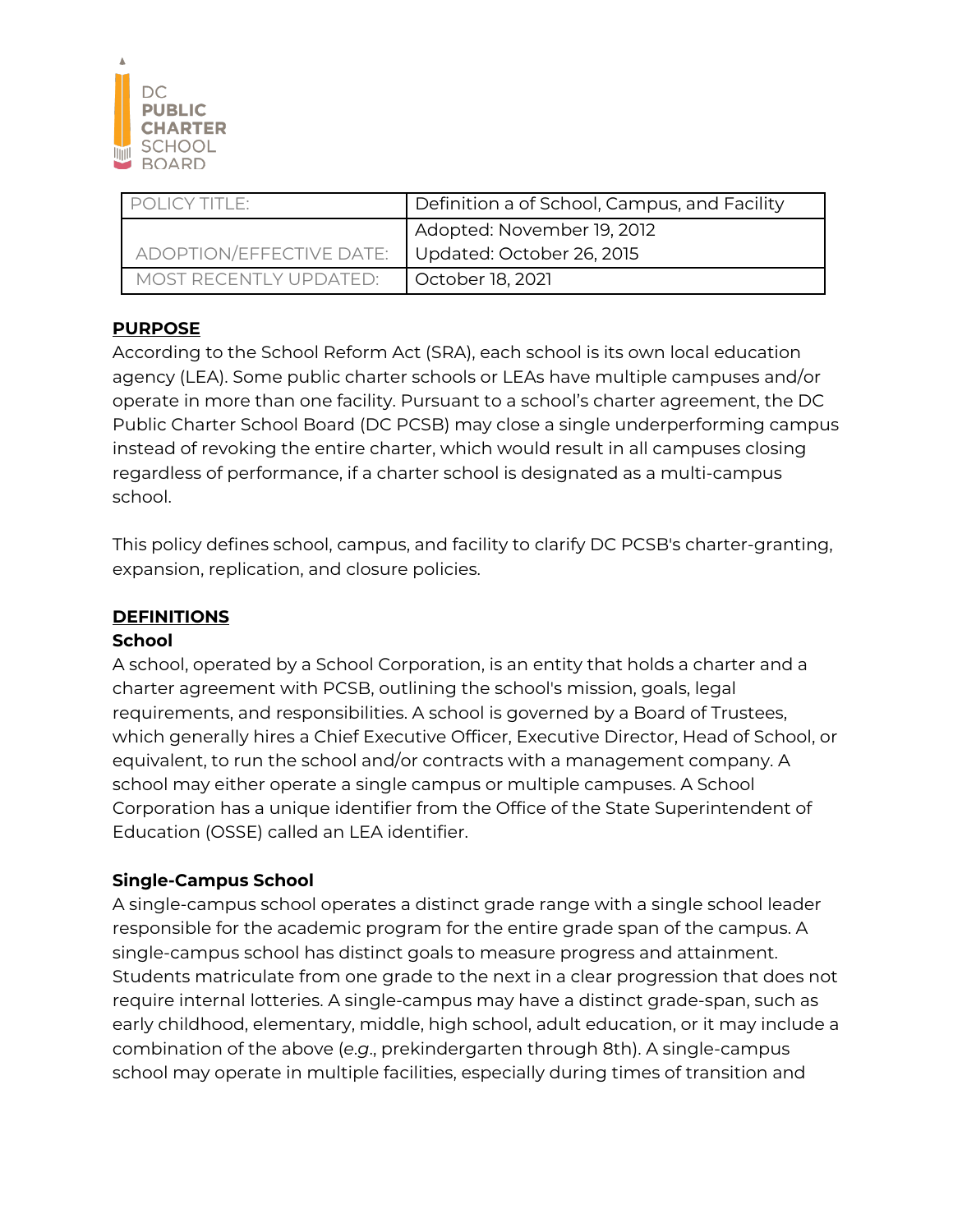growth. A single-campus school will have an LEA identifier and a unique campusidentifier assigned to it by OSSE.

## **Multi-Campus School**

A multi-campus school operates two or more campuses under one charter and each campus has a unique campus identifier assigned to it by OSSE. A multi-campus school may operate multiple campuses that each offers the same grade span. It may also operate multiple campuses each with different grade spans, whether in the same or different facilities.

## **Facility**

A facility is a building that houses a part of a campus, an entire campus, or multiple campuses. It may be temporary or permanent. A school may operate a single-campus among multiple facilities, or a school may operate multiple campuses in one facility. OSSE will assign a facility identifier for a School Corporation for transportation purposes only.

## **POLICY**

Pursuant to the Office of the State Superintendent for Education's policy, a School Corporation will have a unique LEA identification number and EACH campus it runs will have a distinct and unique campus identification number. Each campus must have separate performance, attendance, and discipline data that it reports under its distinct and unique identification number to DC PCSB and on federal and state reports. Accordingly, each campus will be evaluated against specific goals and academic achievement expectations as detailed in the school's charter and charter agreement. Additionally, DC PCSB will evaluate a school in its entirety.

Each campus must have a distinct academic leader who reports to the head of school and is responsible for its staff. Students from one campus may matriculate to another campus of the same school automatically with priority over new applicants. If there are insufficient spaces, a campus may hold, prior to an external lottery, an internal school lottery for students from another or other campus(es). New students apply to each campus through a separate application and lottery process.

# **Applying For Multi-Campus Status**

A public charter school may apply to DC PCSB to operate multiple campuses if each campus meets the criteria above. Once a school is considered a multi-campus school, the charter must be amended to include the campus name, grade levels served (or to be served at full capacity), and its location. It may be amended to allow DC PCSB to close just one campus.